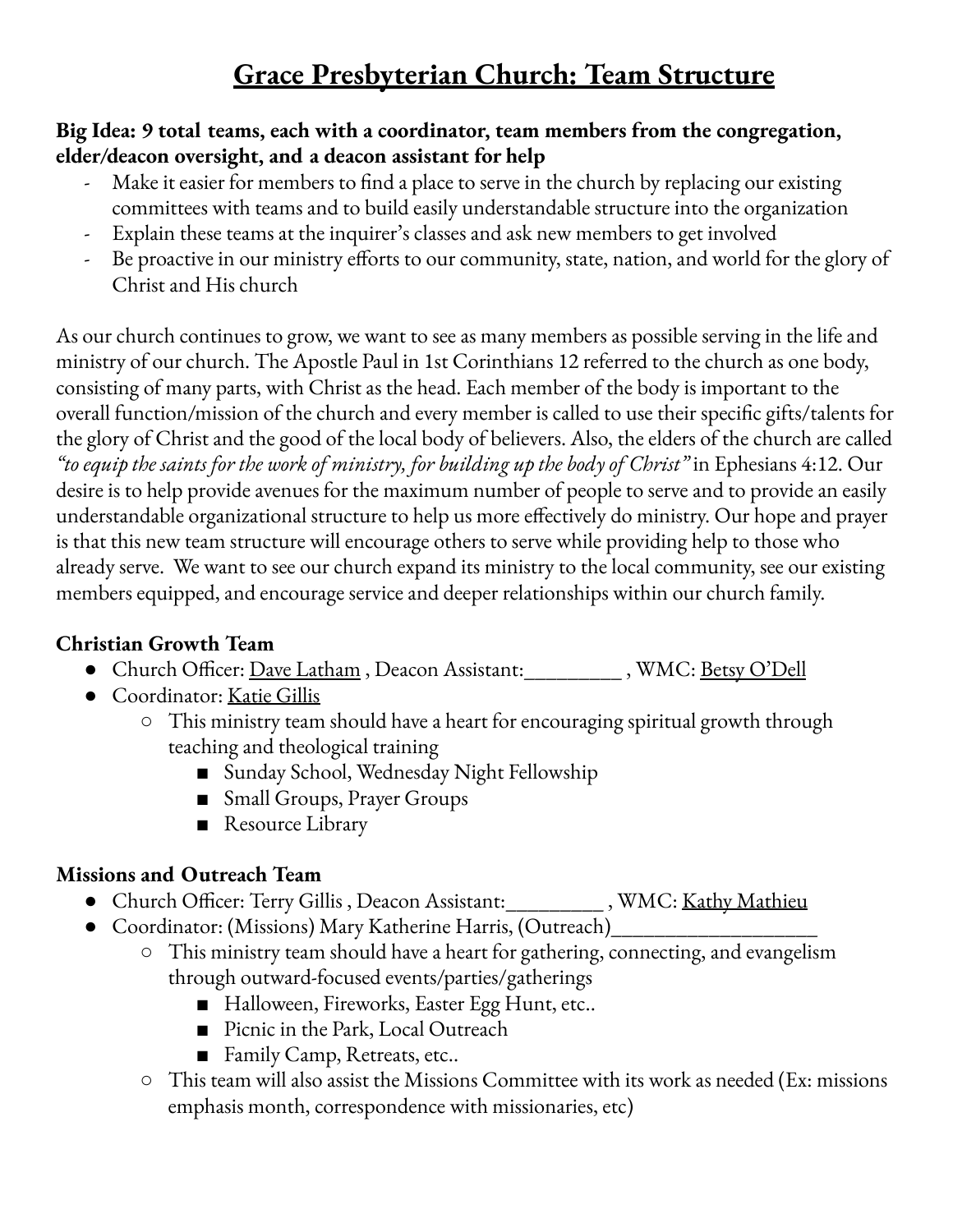### **Women's Ministry Team**

- Church Officer: <u>Marty Habel,</u> Deacon Assistant:\_\_\_\_\_\_\_\_\_\_\_, WMC: <u>Beth Koostra</u>
- Coordinator: Bonnie Durham
	- This ministry team should have a heart to see all women in the church connected and cared for
		- Meals Coordination (working to include men/women in helping)
	- Reaching out and building new relationships with women in our community
		- Outreach Events for Women
	- Equipping our existing women to serve and grow in their faith and relationships
		- Women's Discipleship/Mentoring, Fellowship

### **Men's Ministry Team**

- Church Officer: Robert Harris, Deacon Assistant:\_\_\_\_\_\_\_\_
- Coordinator: Jacob Malone
	- This ministry team should have a heart to see all men in the church connected and cared for
		- Work with diaconate to help with mercy to widows, shut-ins, etc
	- Reaching out and building new relationships with men in our community
		- Outreach Events for Men
	- Equipping our existing men to serve and grow in their faith and relationships
		- Men's Discipleship/Mentoring, Fellowship

## **Youth Ministry Team**

- Church Officer: Rick Bearden, Deacon Assistant: Jace Garrett, WMC: Alana Garrett
- Coordinator: Callum Sears
	- This ministry team should have a heart for seeing us have a strong/healthy youth group that equips and cares for the youth in our church
	- Help Callum plan and implement our youth ministry
		- Reaching out to new youth and equipping our existing youth
			- Discipleship, mentoring, fellowship
		- Ensure background checks for volunteers

## **Kids' Ministry Team**

- Church Officer: John Crow Jr., Deacon Assistant:\_\_\_\_\_\_\_\_\_\_, WMC: Sally Killian
- $\bullet$  Coordinator:
	- This ministry team should have a heart for safeguarding our infants, toddlers, young children, and caring for their parents
		- Staffing/Recruitment, Supplies
		- Background Checks for Volunteers
		- New Parent Follow-Up and Care